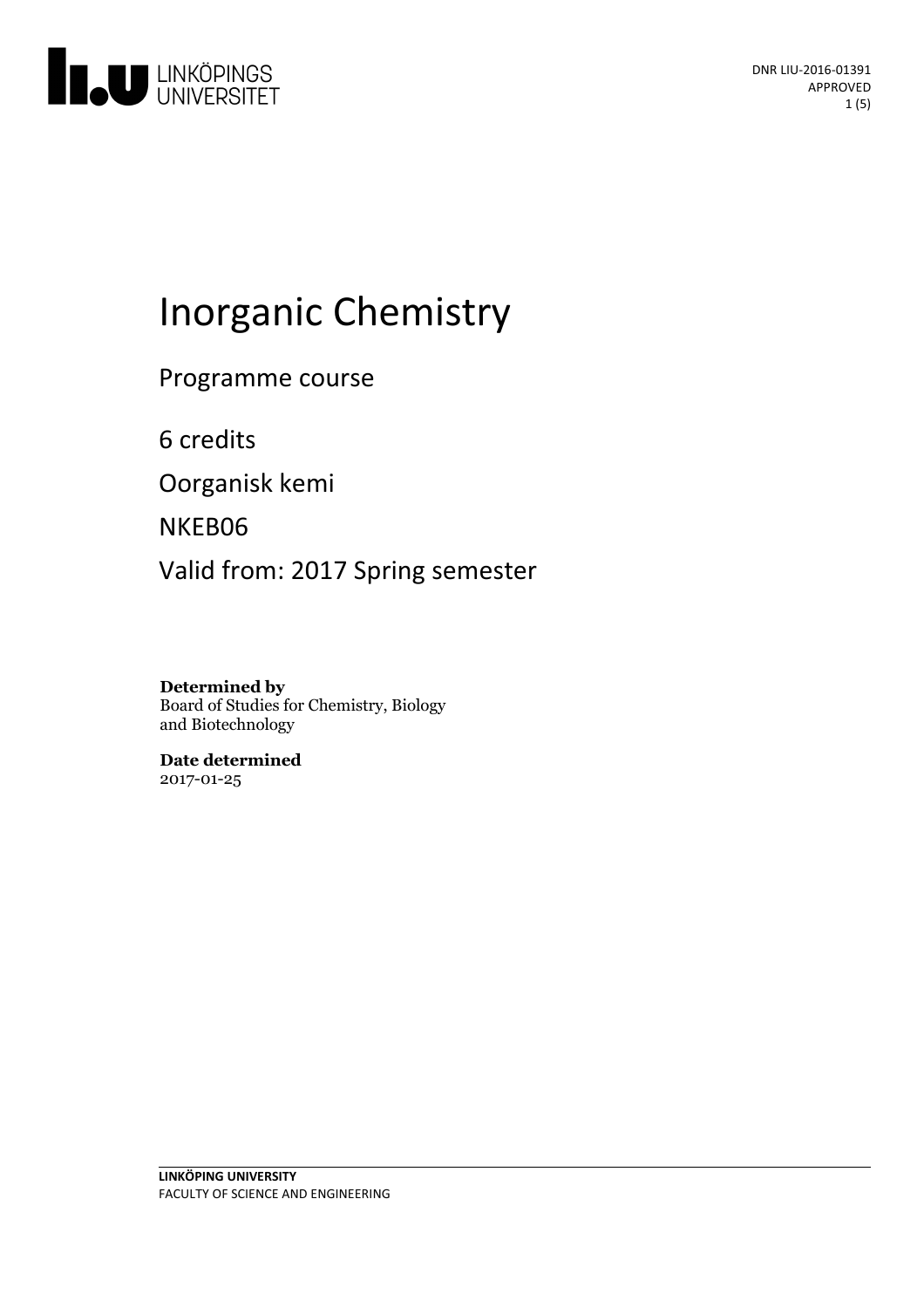#### Main field of study

Chemical Engineering, Chemical Biology, Chemistry

#### Course level

First cycle

#### Advancement level

 $G_1X$ 

#### Course offered for

- Chemistry, Bachelor´s Programme
- Chemical Biology
- Chemical Analysis Engineering, B Sc in Engineering

#### Entry requirements

Note: Admission requirements for non-programme students usually also include admission requirements for the programme and threshold requirements for progression within the programme, or corresponding.

### **Prerequisites**

General Chemistry

# Intended learning outcomes

The aim of the course is to give the basis of inorganic chemistry for further studies in chemistry. After passing the course the student is able to:

- describe the relationship between the electronic structure of atoms/ions and important chemical parameters such as electronegativity, oxidation state, ionic radius, and coordination number
- discuss the acidic and basic properties of metal ions and oxo anions in water solutions
- explain the concept lattice energy and how it can be calculated
- explain the concepts Lewis acid and Lewis base and how they can be applied in the analysis of chemical reactions
- explain how E/pH-diagrams can be used to predict inorganic redox reactions
- discuss the most common coordination geometries of the d-elements and the basis of ligand (crystal) field theory
- apply some important inorganic synthesis methods

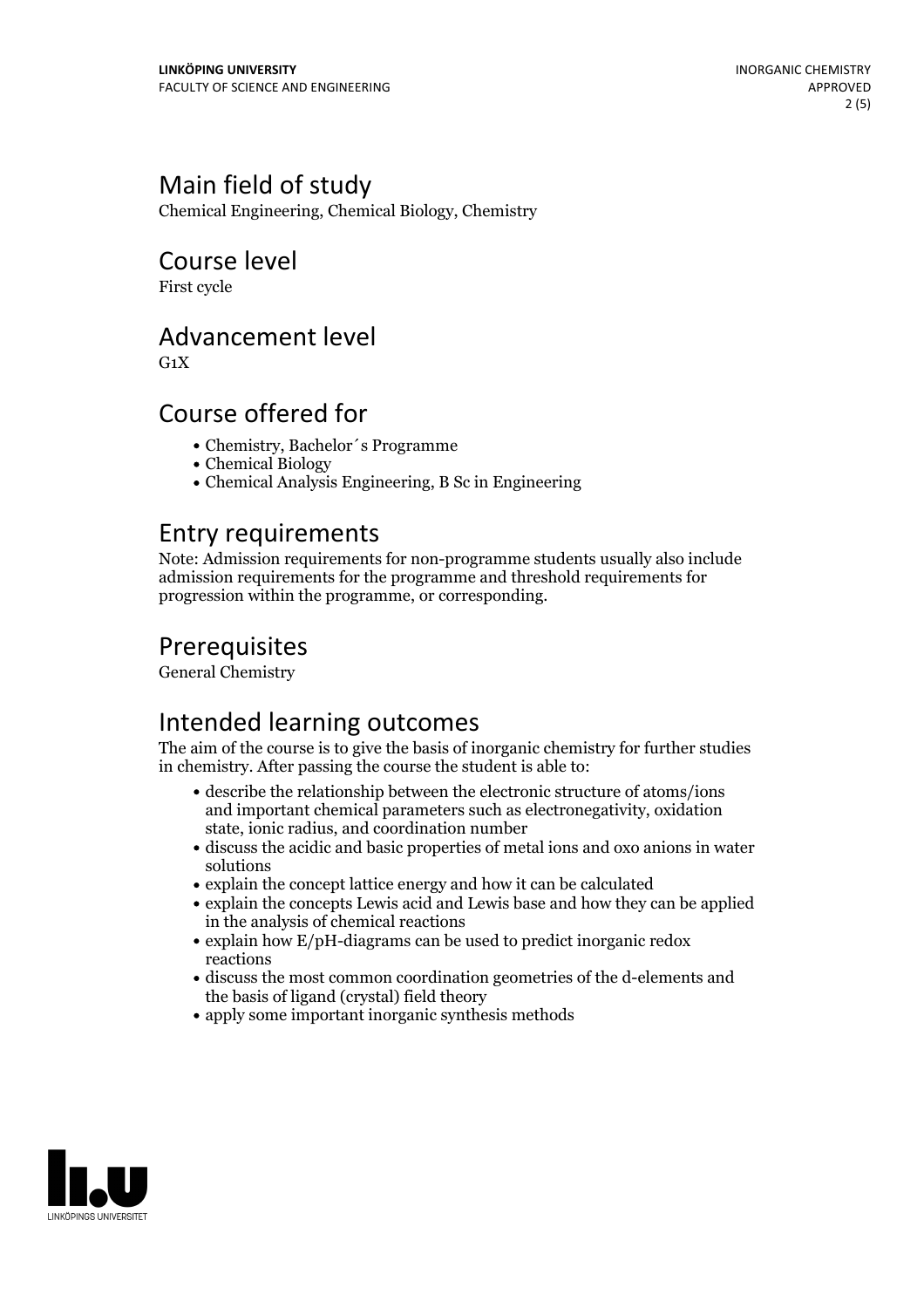#### Course content

The chemical and physical properties of the elements taking as starting point their positions in the periodic table. The geometry of s-, p-, and d-orbitals and the origin of s, p and d bonds. The difference between ground state and bonding state. Important trends in the periodic table, e.g. acidic and basic properties of cations and anions in water. The relationship between the crystal structure of ionic compounds and their stabilty. The concepts Hard and Soft Acids and Bases (HSAB), Lewis acid and Lewis base. Thermochemical cycles (Born-Haber cycles). Inorganic redox reactions and E/pH-diagrams (Pourbaix diagram). Coordination compounds and Ligand (Crystal) Field Theory. Metal-organic compounds and

their chemistry. The laboratory course includes the synthesis of <sup>a</sup> few inorganic compounds. Determination of the oxidation states of vanadium by redox titration. Synthesis of cobolt containing coordination compounds and spectroscopic determination of their ligand field splitting.

# Teaching and working methods

The course consists of lectures, lessons, and laboratory exercises

#### Examination

| TEN <sub>1</sub> | Written examination | 4.5 credits | U, 3, 4, 5 |
|------------------|---------------------|-------------|------------|
| LAB <sub>1</sub> | Laboratory          | 1.5 credits | U.G        |

#### Grades

Four-grade scale, LiU, U, 3, 4, 5

#### Department

Institutionen för fysik, kemi och biologi

#### Director of Studies or equivalent

Magdalena Svensson

#### Examiner Henrik Pedersen

## Course website and other links

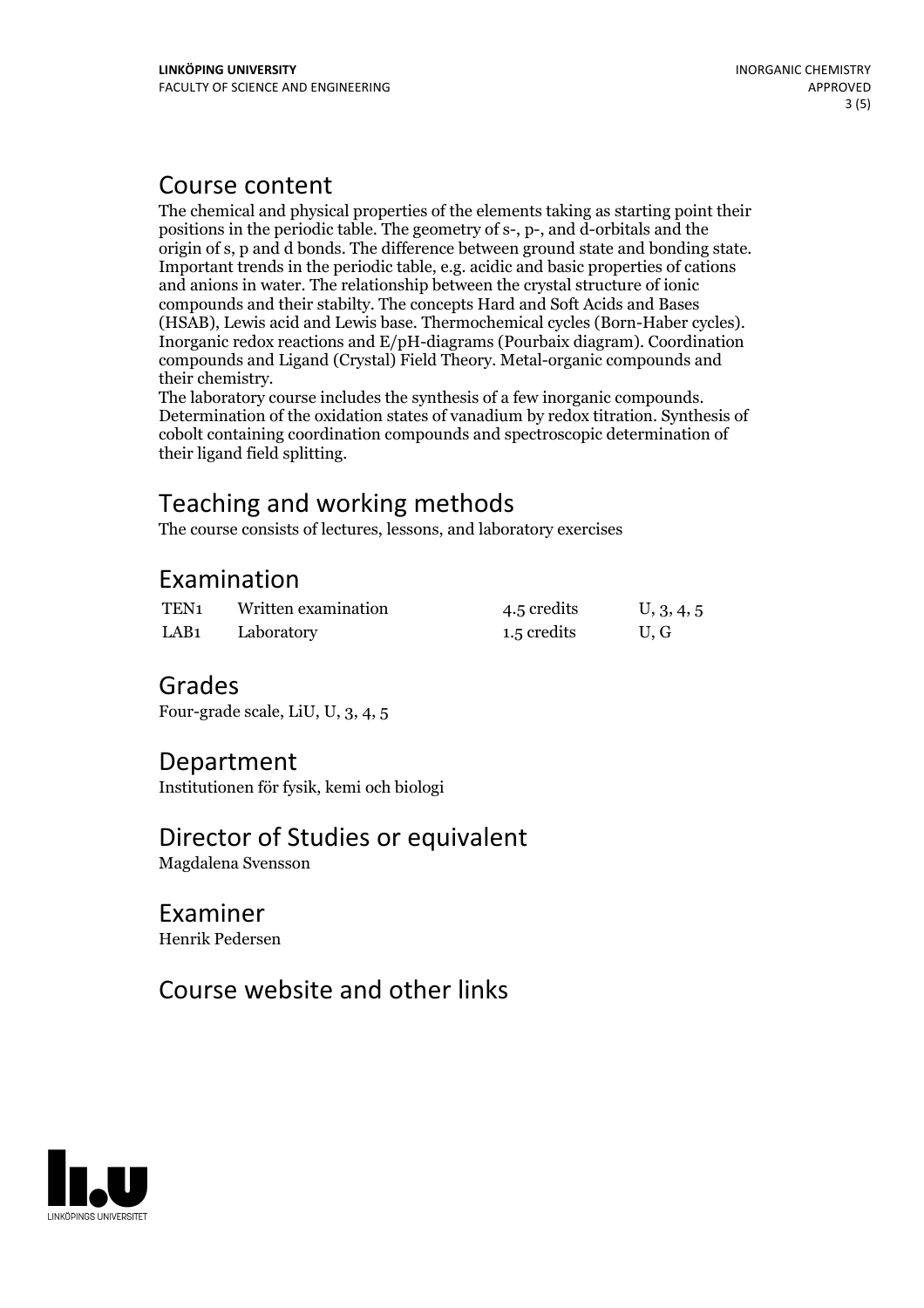# Education components

Preliminary scheduled hours: 72 h Recommended self-study hours: 88 h

# Course literature

G. Rayner-Canham & T. Overton, "Descriptive Inorganic Chemistry", 6th ed.